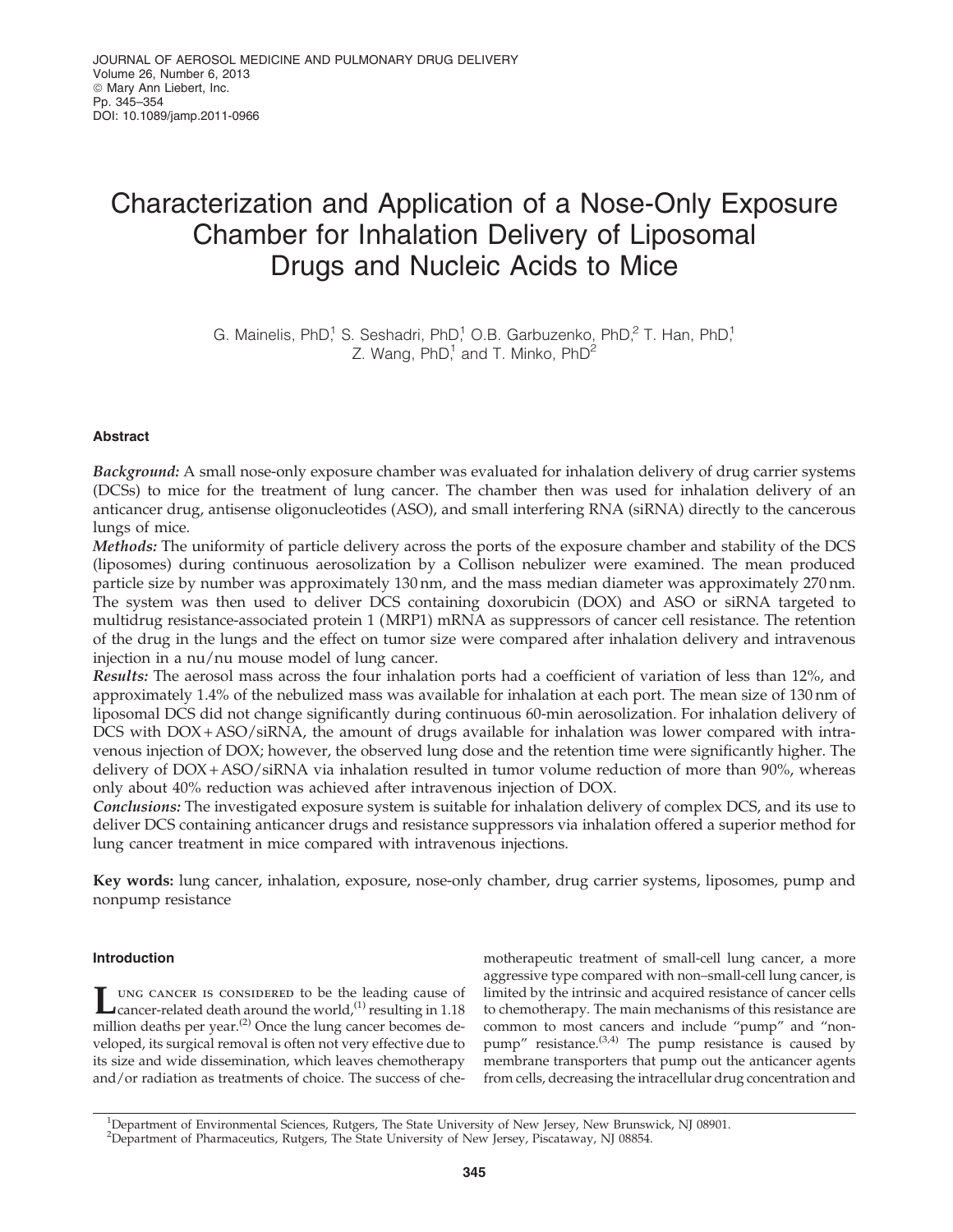thereby the efficacy of the treatment. The main mechanism of nonpump resistance is the activation of the cellular antiapoptotic defense. Currently, to overcome this resistance, high doses of toxic anticancer drug(s) are administered, often producing adverse side effects in healthy organs. Recently, we demonstrated that the efficacy of the chemotherapy can be substantially enhanced if both resistance mechanisms are simultaneously suppressed when an anticancer agent(s) is delivered.<sup>(3-5)</sup> We also showed that antisense oligonucleotides (ASO) and small interfering RNA (siRNA) can be efficiently used to suppress both types of resistance.  $(6-8)$  However, ASO and siRNA poorly penetrate cancer cells, are unstable in the bloodstream, and therefore require a special carrier system to preserve their activity in the extracellular environment and increase their accumulation in cancer cells. On the other hand, the treatment could be enhanced and its severe adverse side effects avoided if the anticancer drugs combined with ASO or siRNA were delivered not to the entire body via injection or ingestion, but only to the affected lungs via inhalation. Inhalation is considered a rational route to deliver drugs against lung cancer; however, relatively few drugs have been investigated.(9)

A local drug delivery, including inhalation delivery of the drugs to lungs, offers several substantial advantages, including simplified administration protocol, reduced drug quantity needed to achieve therapeutic effect, and increased drug concentration at the required sites.<sup>(10)</sup> The inhalation of certain drugs was suggested as early as 1946, when the description of a nebulizer for penicillin was published. $(11)$ When it comes to anticancer drugs, inhalation delivery would enhance the accumulation of anticancer agent(s) in the lungs with tumor and reduce severe toxic side effects on healthy tissues.<sup>(5)</sup>

Inhaled drugs are commonly used by patients with asthma and chronic obstructive pulmonary disease. $(12)$  Although some chemotherapeutic agents can be delivered through the pulmonary or intratracheal route,<sup>(13-16)</sup> most anticancer drugs, as well as resistance suppressors ASO and siRNA, cannot be inhaled in their traditional form and require a special drug carrier system (DCS). Several different DCSs have been recently developed for the inhalation delivery of different drugs; among those, lipid and polymer-based namorticles<sup> $(17–20)$ </sup> and liposomes<sup> $(21–25)$ </sup> are the most frequently used carriers for local pulmonary delivery.

Liposomes have been widely investigated since 1970 as drug carriers for improving the delivery of therapeutic agents to specific sites in the body, and almost immediately were explored for cancer treatment.<sup> $(26,27)$ </sup> When the liposomes are administered systemically, their residence time in the circulatory system is short due to elimination by the reticuloendothelial system, which limits their therapeutic application.(28,29) In contrast, delivery of liposomal drugs via inhalation increases drug retention time in the lungs $(5,25)$  and reduces extrapulmonary side effects.<sup>(5,30)</sup> Consequently, delivery of anticancer agent(s) together with suppressor(s) of cancer cell resistance in one DCS directly to the lung via inhalation would be capable of substantially enhancing the efficacy of the treatment of lung cancer and limiting the adverse side effects of chemotherapy on healthy organs. This approach is the focus of our ongoing study, and substantial progress and encouraging results have already been reported in an animal (mouse) model.<sup>(5,25)</sup>

Once a suitable DCS, such as liposomes, is developed and prepared to carry out *in vivo* testing, it has to be aerosolized and delivered to test animals for inhalation exposure in a way that does not affect the efficacy of its active ingredients. As an aerosolization method could potentially affect the integrity of the DCS, as well as its airborne number and mass distributions, these variables have to be explored before the actual animal exposures can begin. In addition, the drug delivery and exposure system itself has to be characterized to estimate the inhaled dose and to ensure that all test animals receive comparable doses of the DCS.

The animals in pharmaceutical or inhalation toxicology studies are usually exposed using whole-body exposure chambers or nose-only and head-only systems for single or multiple animals.(31) In this study, we used a directed-flow, nose-only exposure system, because systems of this type eliminate the potential dilution of exposure air by the exhaled air of other animals.<sup>(31)</sup> A five-port nose-only exposure chamber manufactured by CH Technologies Inc. (Westwood, NJ) was used to expose mice to the therapeutics. This fiveport design is based on its better-known cousin ''12 port nose-only modular system,'' which can be stacked in tiers in up to four layers, from the same manufacturer. This system uses a flow-past design $^{(32)}$  to minimize variation in the concentration of aerosols delivered at the exposure port. The 12-port system has been characterized and used in several studies.(33–35) Although the five-port system has the same basic design for aerosol distribution, it has been substantially modified compared with the 12-port model, warranting its separate characterization before the exposure experiments could commence. Thus, the main goal of this project was to determine the size distribution and stability of aerosolized DCS, analyze the five-port exposure system, and then apply the system for actual delivery of the DCS *in vivo*. These efforts are described below.

## Materials and Methods

#### Exposure system

Figure 1A shows the top view of the five-port animal exposure system (CH Technologies), including the aerosol distribution chamber and animal containment tubes numbered from P1 through P5, whereas Figure 1B shows the cross-sectional view of the exposure system along with aerosol generation and measurement devices. The crosssectional view in Figure 1B corresponds to the AA line in Figure 1A.

During our experiments, the test particles were aerosolized using a one-jet Collison nebulizer (BGI Inc., Waltham, MA) operated at an aerosolization flow rate  $Q_{COLL} = 2 L/min$ using dry [relative humidity  $(RH) = 0\%$ ] and purified air (Airgas East, Salem, NH). The Collison nebulizer was equipped with a precious fluid cup to minimize the amount of liquid needed for reliable aerosolization. The aerosolized liquid droplets were diluted and desiccated using dry  $(RH = 0\%)$  and purified air (Airgas East) at a dilution flow rate  $Q_{\text{DIL}} = 2 L/min$ . Then, under a slight positive pressure (0.1" w.g.), the entire aerosol flow entered a mixing box of the distribution chamber and was distributed to each animal containment tube via round pipes. Each containment tube is connected to the distribution chamber via a connector cone, which features a spout in its middle to deliver fresh aerosol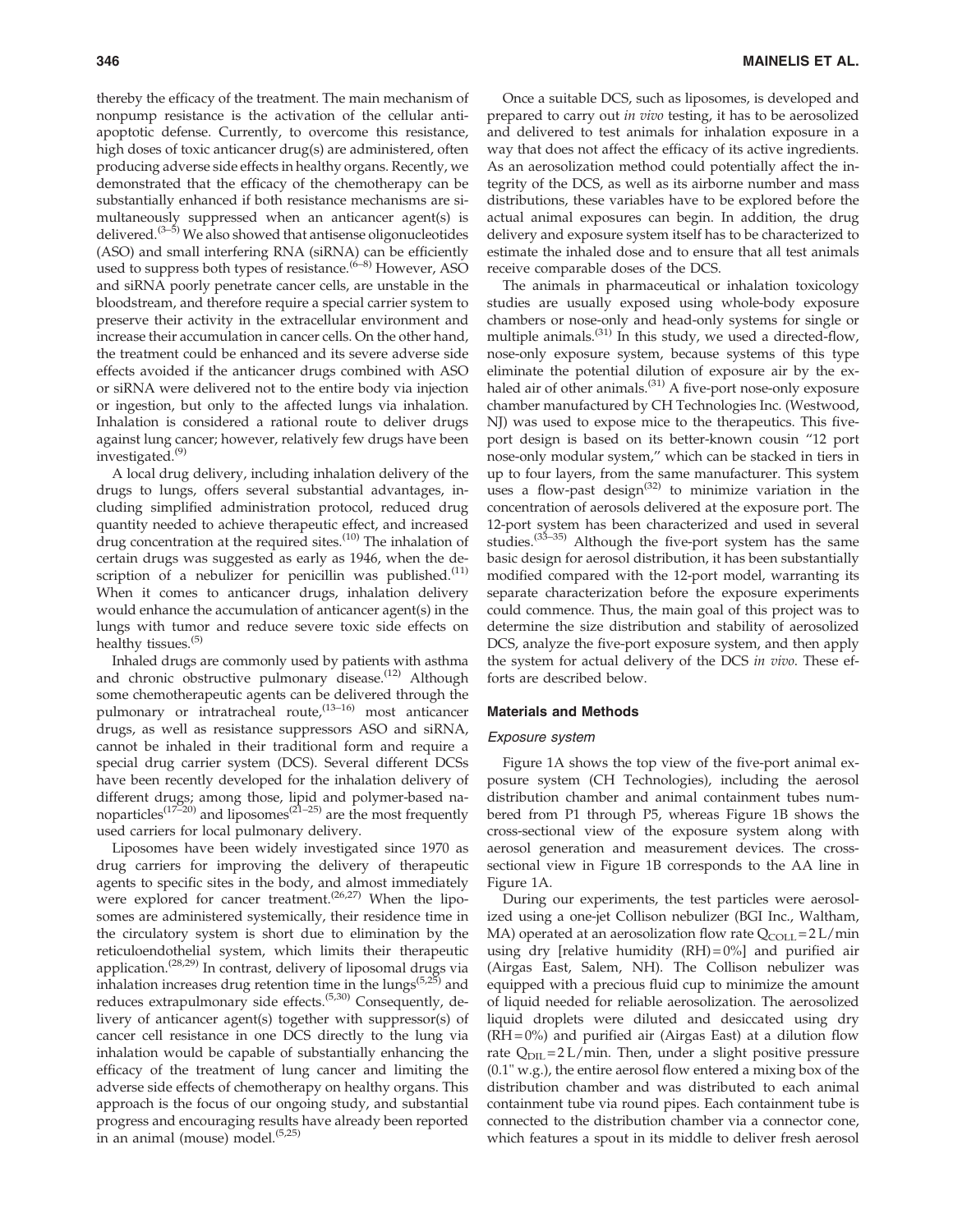

FIG. 1. (A) Schematic of the exposure chamber, including the aerosol distribution chamber and the mouse containment tubes. Details of the distribution chamber along the line AA are shown in (B). The drawing is not to scale. (B) Schematic of the experimental setup showing the cross-sectional view of the exposure system along with aerosol generation and measurement devices. Solid arrows in the distribution chamber indicate fresh aerosol, and dotted arrows indicate the exhausted aerosol. The drawing is not to scale.

to a test animal and round openings in its back for exhaled air. During the inhalation experiments, each test animal is positioned in a containment tube so that the animal's nose is at the spout, or ''inhalation point.'' The animal is held in place by a plunger. The air exhaled by the test animal escapes the connector cone via openings in the cone's back and is exhausted. The air exhausted from all containment tubes is gathered at a common exhaust line, passes through a filter, and leaves the exposure system at a flow rate  $Q_{EX}$  =  $Q_{COLL}$  +  $Q_{DIL}$  = 4 L/min. As the containment tube is airtight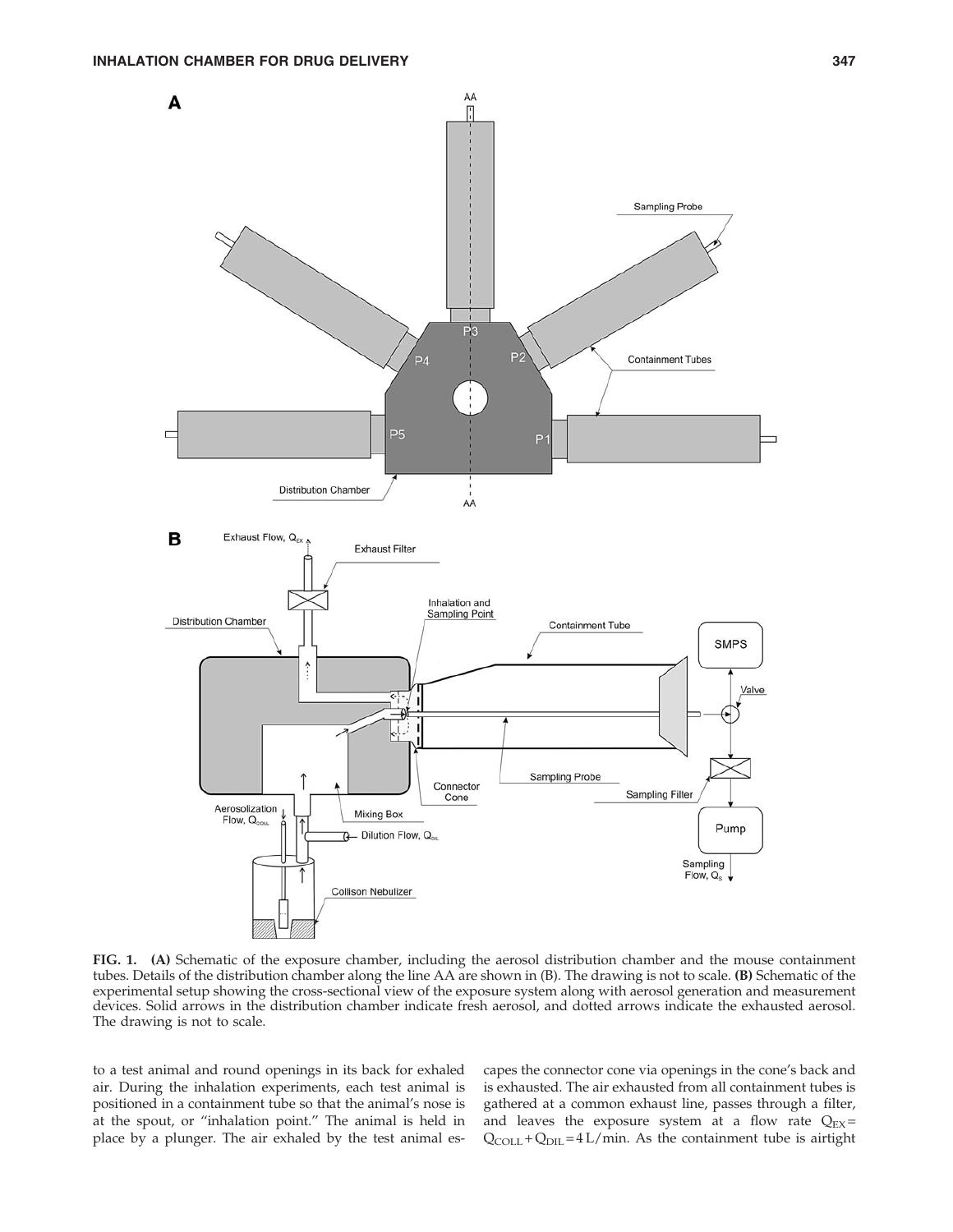and sealed by a rubber plug, no air enters or leaves the exposure system except via the aerosol delivery and exhaust. To prevent potential exposure of the study personnel to the test particles, the entire exposure system was housed in a Class II biosafety cabinet (NUAIRE Inc., Plymouth, MN). Two identical aerosol distribution chambers were tested and are denoted as Chambers A and B in the Results section.

During the characterization of the exposure system, no animals were placed in the containment tubes, but instead the sampling probes (Figure 1B) were inserted to sample the air from approximately the same point where an animal's nose would be. The aerosol was sampled at the ''inhalation point'' and collected either on a filter or measured using a direct reading aerosol instrument as described below. Although the exposure chamber is designed to house five test animals, the exposure protocol called for the use of four test animals at a time; therefore, port P3 was sealed with a black rubber stopper.

#### Test particles

The initial characterization of the exposure chamber was performed with green fluorescent polystyrene latex (PSL) particles (Duke Scientific, Palo Alto, CA) of 0.2, 0.5, and  $1.2 \mu m$  in size. Once the performance of the system was examined with PSL particles, it was further tested with actual DCS (nanoscale liposomes) designed to contain the following: doxorubicin (DOX) as a cell death inducer, and either p-ethoxy-modified ASO or siRNA targeting multidrug resistance-associated protein 1 (MRP1) mRNA as a suppressor of pump resistance and BCL2 mRNA as a suppressor of nonpump resistance. The liposomes used to deliver ASO were electrically neutral. They were prepared in-house as previously described $(25)$  and consisted of egg phosphatidylcholine:1,2-dipalmitoyl-*sn*glycero-3-phosphatidylcholine:cholesterol at a ratio of 7:3:10. Negatively charged siRNA was delivered by cationic 1,2-dioleoyl-3-trimethylammonium-propane (DO-TAP) liposomes. $(25)$  To analyze the liposome mass distribution across different exposure ports of the exposure system, liposome types were labeled with either nearinfrared fluorescent dye Cy5.5 Mono NHS Ester (GE Healthcare, Amersham, UK) or fluorescein isothiocyanate (FITC), as previously described.<sup> $(25)$ </sup> Initial concentrations of both types of liposomes in liquid were 5 mg/mL. Before aerosolization, both suspensions were diluted to 1 mg/mL concentration.

#### Analysis of liposome stability

Pneumatic aerosol nebulizers, such as the Collison nebulizer used in this study, are known to exert considerable shear forces on the particles being aerosolized.<sup>(36)</sup> In addition, the liquid in the device is constantly recirculated, which could lead to the accumulation of stress during the prolonged nebulization. At high pressures and prolonged usage, the stress can lead to the loss of particle integrity.<sup>(37,38)</sup> Thus, to ensure that the integrity of the DCS is not affected during exposure experiments, the Collison nebulizer was operated continuously for 60 min at a low pressure of 20 psi, and size distributions of airborne and liquid-borne liposomes were examined before and after nebulization. The airborne liposome size distribution was monitored every 15 min using a Scanning Mobility Particle Sizer® (SMPS) (model 3936; TSI Inc., Shoreview, MN), which samples air at 0.3 L/min and determines particle electrical mobility diameter from 14 to 700 nm (Fig. 1B). The size of the liquid-borne liposomes was analyzed using photon correlation spectroscopy using Zeta-PALS 90 Plus with particle sizing software (Brookhaven Instruments Corporation, Holtsville, NY), which determines hydrodynamic particle diameter. The latter accounts for the electric double layer around a particle and represents the diameter of a hypothetical sphere that would diffuse at the same rate as the particle under examination.

During the initial experiments, the produced aerosol was also characterized using an Aerodynamic Particle Sizer® (APS) (model 3321; TSI Inc.) in parallel with the SMPS. The APS (not shown in Fig. 1B) measures the aerodynamic diameter of the particles ranging from  $0.5$  to  $20 \mu m$ . However, based on the obtained data (described in Results), this device was not used in further experiments.

### Analysis of the aerosol mass distributions across different exposure ports

One of the key attributes of any exposure system is the ability to expose all test animals to approximately the same concentration of test aerosol. In addition, day-to-day experiments should also produce similar exposures. Prior to testing the mass distributions across the ports with the DCS, a series of experiments was performed with airborne fluorescent PSL particles of different sizes. Here, a probe was inserted into each containment tube so that a probe's inlet would be in approximately the same position as an animal's nose. The air flow of  $Q_s = 25$  mL/min through each probe was provided by a pump with a low-flow adapter (SKC Inc., Eighty Four, PA), and the particles were collected on an A/E glass fiber filter with  $1.0$ - $\mu$ m pore size (Pall Inc., East Hills, NY) positioned immediately after the containment tube (Fig. 1B). In addition, particles exiting the exposure chamber were collected on an exhaust filter of the same type. The four probes at ports P1, P2, P4, and P5 were operated simultaneously. The relative mass concentration of PSL particles collected on each filter was quantified by a fluorometer (FM109515; Sequoia-Turner Corp., Mountain View, CA) using a procedure described elsewhere.<sup>(39)</sup> In brief, each filter with collected particles was soaked in 25 mL of ethyl acetate in a glass container for 4 hr to elute the fluorescein dye from the PSL particles, and then an aliquot of  $100 \mu$ L was used to measure fluorescence intensity from each sample. Using the data from the five filters, the following two parameters were calculated: aerosol mass fraction at each exposure port relative to the aerosol mass collected on all filters (four ports and exhaust):  $\eta_{Ti}$ . We also determined the aerosol mass fraction at each exposure port relative to the aerosol mass collected at four ports,  $\eta_{Pi}$ . The  $\eta_{Pi}$  was calculated as a ratio of fluorescence intensity, *I<sup>i</sup>* , on a particular filter recorded by the fluorometer relative to the sum of intensities on all four filters from the exposure ports; to calculate the  $\eta_{Ti}$ , the fluorescence intensity on the exhaust filter, *I<sub>EX</sub>*, was added to the denominator:

$$
\eta_{Pi} = \frac{I_i}{\sum_i I_i}; \quad \eta_{Ti} = \frac{I_i}{\sum_i I_i + I_{EX}} \tag{1}
$$

The  $\eta_{Pi}$  indicates whether the mass concentration across the four ports is uniform. The  $\eta_{Ti}$  indicates what fraction of the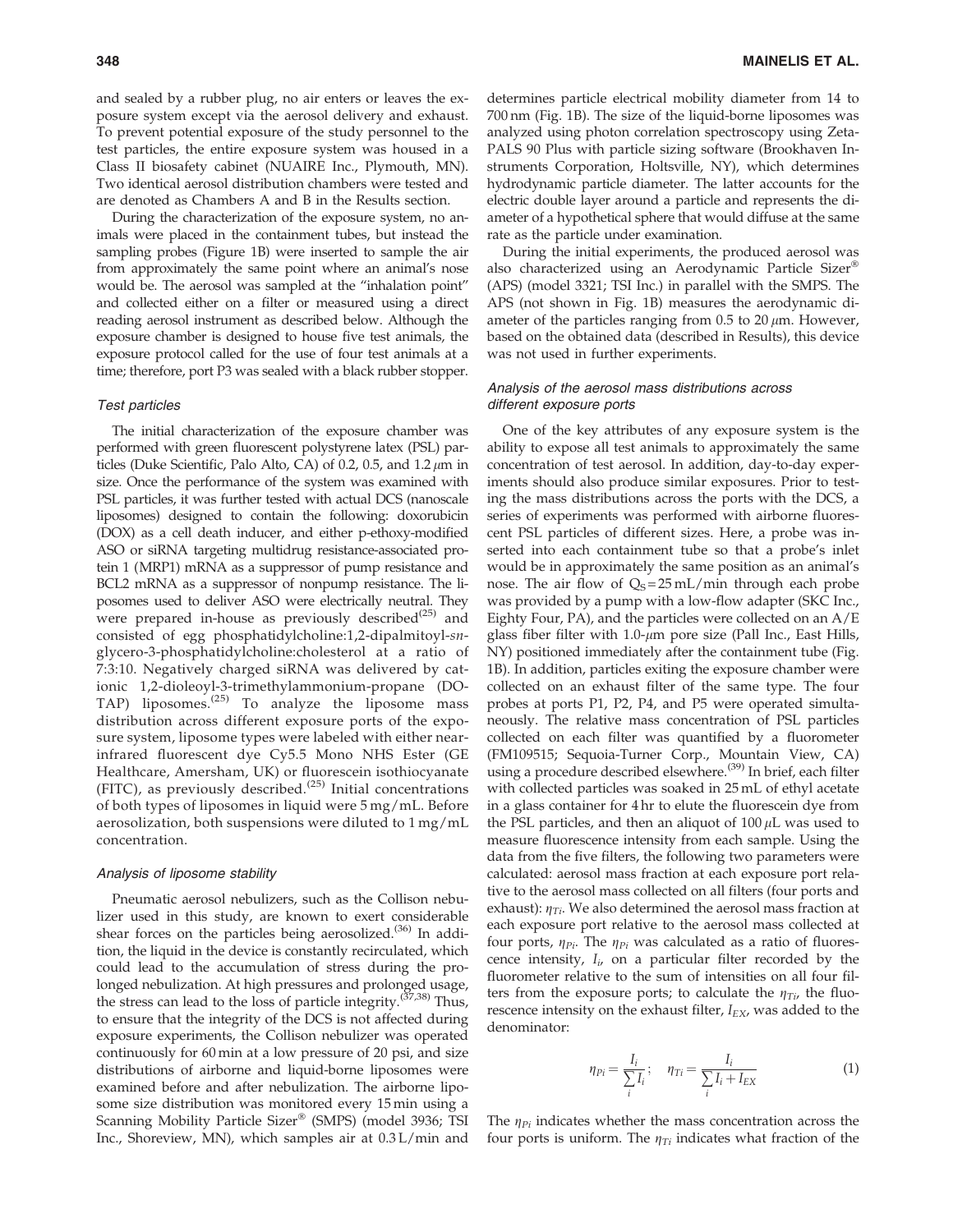total aerosol is delivered to an inhalation point and could potentially be inhaled by a test animal, assuming aerosol losses inside the exposure chamber are minimal. For the sizes of the tested particles and their velocities in the exposure system, the particles' Stokes number as well as their diffusion coefficient is low, indicating that particle losses would be minimal. The  $\eta_{Ti}$  is important for repeated exposures when the same aerosolization parameters are used.

The concentration of aerosolized PSL particles was such as to ensure that the fluorometer reading of each sample was approximately 10-fold of the background fluorescence of ethyl acetate, and the measurements were adjusted for background readings. In addition, the concentrations of all analyzed samples were within the linearity range of the fluorometer.

When analyzing the mass distribution of liposomes across the exposure ports, we used fluorescently tagged liposomes, and the measurement procedure was the same as for the PSL particles, except that ethanol was used to extract the fluorescent dye.

In addition, we determined the relationship between various concentrations of fluorescently tagged liposomes in liquid (in milligrams per milliliter) and their produced fluorescence intensity units (FIU). The mass of liposomes collected on the filters at exposure ports was determined by soaking each filter in 25 mL of alcohol, measuring the resulting FIU, and using the calibration curve.

## Application of the system for in vivo tumor growth and treatment

Nude nu/nu mice, 6–8 weeks old, were purchased from Taconic (Hudson, NY). An A549 human lung adenocarcinoma epithelial cell line transfected with luciferase was purchased from Xenogen Corporation (Alameda, CA). Cancer cells  $(5-6\times10^{6})$  were resuspended in 0.1 mL of Roswell Park Memorial Institute medium containing 20% fetal bovine serum, mixed with  $5 \mu$ mol of ethylenediaminetetraacetic acid, and administered to the mouse lung through a catheter. Rapid growth of lung tumor developed in 80% of animals.<sup>(5)</sup> The progression of tumor growth was monitored by a bioluminescent IVIS imaging system (Xenogen Corporation). The calibration data are presented elsewhere.<sup>(5)</sup>

Four weeks after the instillation of tumor cells, groups of mice were treated on days 0, 3, 7, 11, 14, 17, 21, and 24 with one of the following drug formulations: (a) intravenous (i.v.) injection of saline in untreated mice as control; (b) free DOX via i.v. injection (i.v.-DOX); (c) liposomal DOX via i.v. injection [i.v.-Lip(DOX)]; (d) liposomal DOX via inhalation [(inh-Lip(DOX)]; (e) liposomal ASO-FITC via i.v. [i.v.-Lip (ASO-FITC)]; (f) liposomal ASO-FITC via inhalation [inh-Lip(ASO-FITC)]; and (g) inhalation of a complex liposomal DCS containing DOX, MRP1, and BCL2 ASO [inh-Lip  $(DOX + ASO)$ ]. There were eight mice in each treatment group. Inhalation administration was performed with the exposure system under investigation, and each inhalation exposure consisted of inhaling room air for 5 min (to allow the mice to calm down) and then inhalation treatment of 10 min.

The concentration of DOX injected both as the free DOX (i.v.- DOX) and as liposomal DOX [i.v.-Lip(DOX)] was  $50 \mu g/100 \mu L$ . One hundred microliters was injected in each application, and it resulted in a DOX dose of 2.5mg/kg per each i.v. application for a 20-g mouse. This dose corresponds to the maximum tolerated dose (MTD) of free DOX (i.v. injection). The MTD of free DOX was estimated in separate experiments based on animal weight change after the injection of increasing doses of DOX, as previously described.<sup>(40,41)</sup> The applied DOX dose was not observed to cause significant side effects, and very low levels of apoptosis induction were registered in healthy organs.(5) The concentration of ASO in liquid was  $2.5 \mu g/100 \mu L$ , which yielded the ASO dose of 0.125mg/kg per i.v. application. The concentration of lipids in the nebulizer solution was 5mg/mL. For inhalation, the concentration of DOX and ASO in the nebulizer solution was the same as in i.v. solution, *i.e.*,  $50 \mu g$ / 100  $\mu$ L and 2.5  $\mu$ g/100  $\mu$ L, respectively. The resulting inhalation dose was estimated based on the experiments with fluorescent liposomes and fluorescent PSL particles. In the latter experiments, the collection flow rate at each exposure port was 0.025 L/min, and the particles were nebulized and collected for 10 min. The concentration of  $0.2$ - $\mu$ m PSL particles in the liquid was  $40 \mu g / 100 \mu L$ , *i.e.*, similar to that of DOX. The estimate of inhaled dose is provided in Results. For each application type, the drug concentrations and the resulting doses were the same during all application days.

Once the treatment was completed, the accumulation and retention of DOX and ASO in the lungs and total volume of lung tumor were measured using the IVIS imaging system (Xenogen Corporation), as previously described.<sup> $(5,25)$ </sup> The initial tumor volume in all mice was approximately 40 mm<sup>3</sup>.

## Statistical analysis

The obtained data were analyzed using descriptive statistics, single-factor analysis of variance (ANOVA), and presented as a mean value $\pm$ standard deviation (SD) from five (*in vitro*) or eight (*in vivo*) independent measurements. We analyzed data sets for significance with Student's *t* test and considered *p* values of less than 0.05 as statistically significant.

#### Results and Discussion

Figure 2 presents the relative aerosol mass fraction  $\eta_{pi}$ across four ports obtained with the fluorescent PSL particles. As can be seen, the relative mass fraction did not vary substantially across exposure ports of both chambers. For Chamber A, the mass fractions ranged from 0.23 to 0.28 for 0.2- $\mu$ m PSL, from 0.21 to 0.27 for 0.5- $\mu$ m PSL, and from 0.23 to 0.29 for 1.2- $\mu$ m PSL. For Chamber B, the mass fractions ranged from 0.23 to 0.26 for 0.2- $\mu$ m PSL, from 0.22 to 0.29 for 0.5- $\mu$ m PSL, and from 0.22 to 0.27 for 1.2- $\mu$ m PSL.

According to one-way ANOVA test, the mass fractions across four exposure ports of both chambers in almost all cases did not differ significantly for different PSL sizes ( $p$  > 0.05). One exception was the distribution of 0.5- $\mu$ m PSL across the ports of Chamber A, where the difference was statistically significant ( $p < 0.02$ ). The Bonferroni pairwise comparisons among the ports of Chamber A showed that there were statistically significant differences between ports P1 versus P2 and P2 versus P5 for  $0.5$ - $\mu$ m PSL particles. However, when the data for different PSL particle sizes were pooled, the Bonferroni pairwise comparisons did not show statistical difference among the four ports. For Chamber B, there was a statistical difference between ports P1 and P2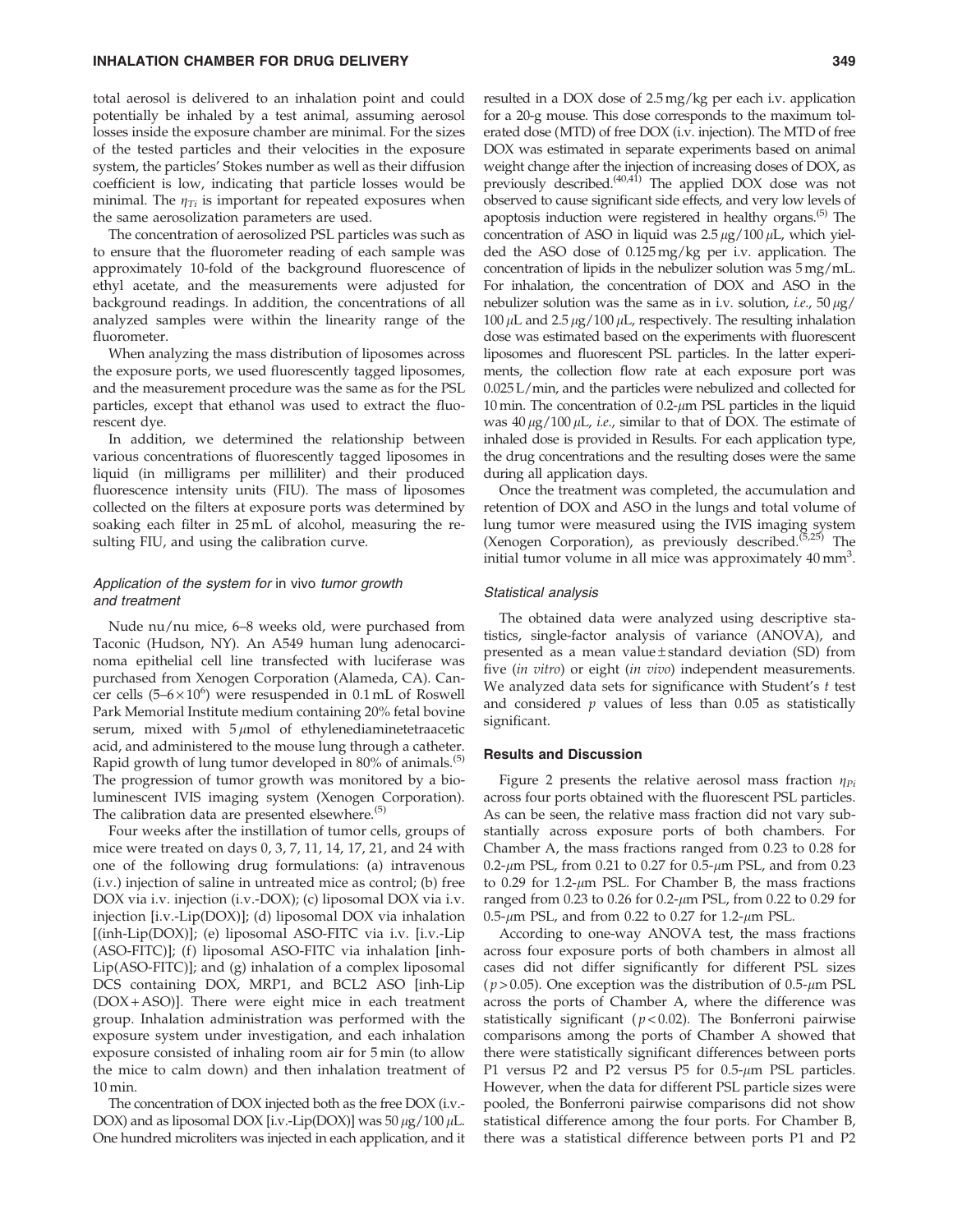

FIG. 2. Relative aerosol mass fraction at each port,  $\eta_{pi}$ . PSL particles of different sizes were used. Means  $\pm$  SD from three independent measurements are shown.

when  $0.5$ - $\mu$ m PSL particles were used. However, no differences among the ports were detected when the data pooled for different particle sizes were analyzed. The average standard error of the  $\eta_{pi}$  calculated from 12 data points for each chamber (four exposure ports and three different particle sizes) was 0.02 for Chamber A and 0.01 for Chamber B. Thus, the data presented above show that the test PSL particles were relatively uniformly distributed among the four exposure ports. Although the sampling regime did not mimic the inhalation–exhalation pattern of a test animal, the data indicate that the test animals would be presented with a similar concentration of the test aerosol.

We compared the particle mass collected at each exposure port with the total mass on all filters as described in Equation 1. The mean aerosol mass fraction for a single port,  $\eta_{Ti}$ , averaged across all ports and all particle sizes was 1.39%  $\pm$  0.30% for Chamber A and 1.43%  $\pm$  0.24% for Chamber B. These data indicate that approximately 6% of the total aerosolized particle mass that entered the distribution chamber was collected on four filters at exposure ports, and approximately 94% was collected at the exhaust filter.

As the next step, we investigated the size distribution of neutral liposomes, especially paying attention to its changes as a function of aerosolization time. Figure 3 shows the airborne liposome size distribution by number normalized to the size channel width at different aerosolization times, whereas Figure 4 shows the mean particle size in the air and liquid at different aerosolization times.

For freshly prepared liposomes, the mean particle size by number was approximately 130 nm and geometric standard deviation was 1.76. The mass median diameter of this size distribution was approximately 270 nm. As mentioned in Materials and Methods, in the initial experiments we also used an APS to check for the presence of particles too big to be detected by the SMPS. The measurements with the APS (results not included in Fig. 3) indicated that approximately 0.03% of all aerosolized particles were larger than  $0.5 \mu m$ , and that they made up approximately 10% of the produced aerosol mass. If the APS data are added to the size distribution measured by the SMPS, then the median particle size by number and geometric standard deviation does not change, whereas the mass median diameter increases from 270 nm to approximately 285 nm. From these data, it was clear that the vast majority of the micrometer-sized droplets produced by the Collison nebulizer are desiccated by the time they reach the exposure points. As a result, we focused on the results from the SMPS measurements only.

According to Figure 3, the airborne particle size distribution as measured by the SMPS did not vary substantially over 60 min of aerosolization time. For comparison, experiments with certain bacteria have shown that the stress of continuous aerosolization by a Collison nebulizer results in fragmentation of the bacteria, which could be observed as an increased presence of particles smaller than the mean size of the bacteria.<sup> $(42)$ </sup> Figure 3 does not show a change in airborne liposome size distribution, which indicates that the liposomes were not substantially damaged during their continuous aerosolization for 60 min. In fact, as shown in Figure 4, the mean particle diameters in liquid and in air showed little change over that time period. The mean liposome diameter in liquid (hydrodynamic diameter) varied from 127 to 135 nm, whereas their mean diameter in air (electrical mobility diameter) was 132 nm after 15 min of aerosolization and 131 nm after 60 min of aerosolization. The differences



FIG. 3. Size distribution by number of airborne neutral liposomes as a function of aerosolization time. Means from three measurements are shown.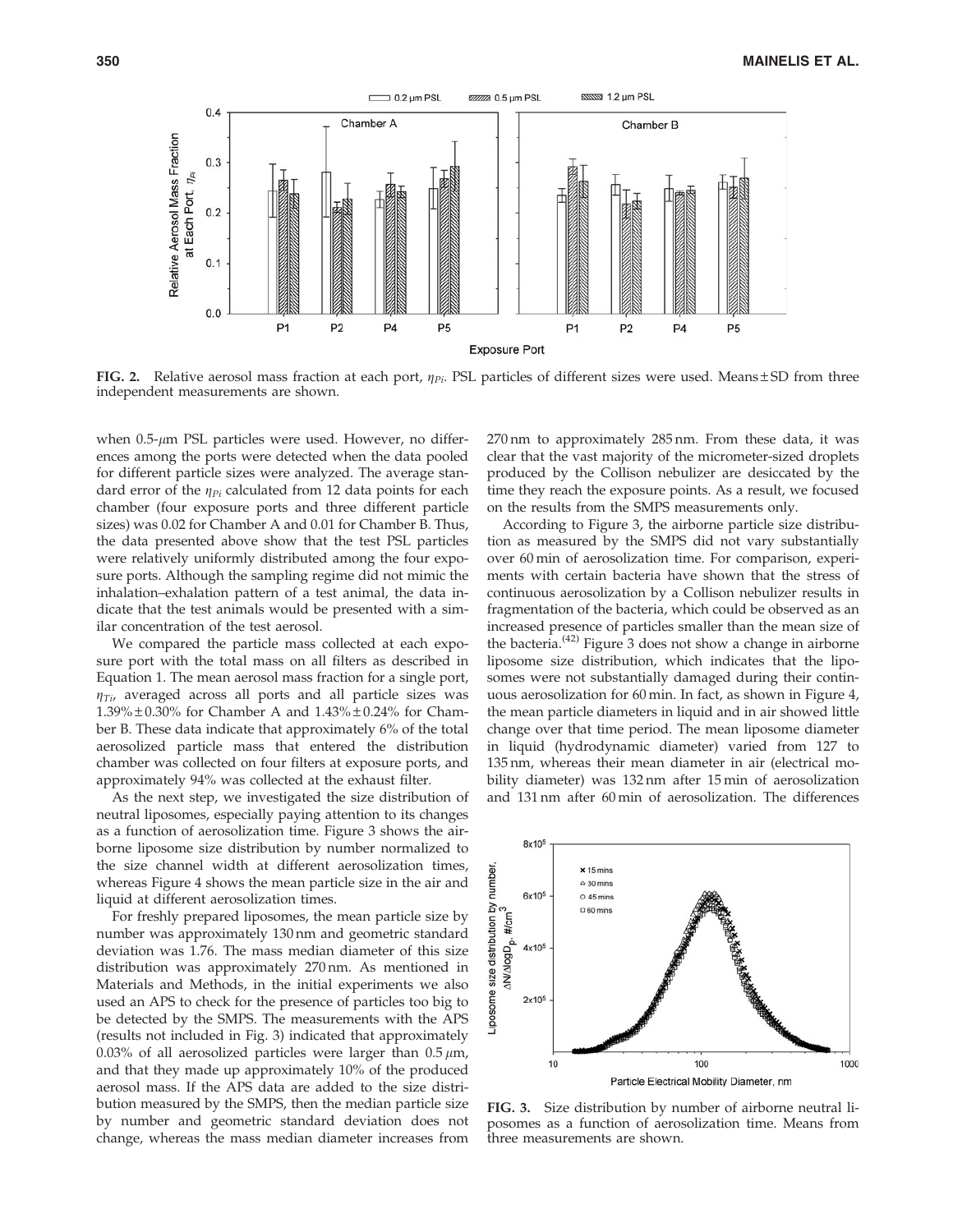

FIG. 4. Mean sizes of neutral liposomes as a function of aerosolization time. The data from liquid measurements represent mean hydrodynamic diameter, whereas the aerosol data represent electrical mobility diameter. Means $\pm$ SD from three independent measurements are shown.

were not statistically significant for both media. The data in Figures 3 and 4 show that the employed DCS aerosolization method (Collison nebulizer) does not substantially affect the size distribution of liposomes as a function of aerosolization time and could be used to deliver the DCS to test animals without damaging the DCS.

The data presented above indicated that approximately the same aerosol mass concentration was delivered to each exposure port when the PSL particles were used, and that the neutral liposomes did not suffer substantial damage when aerosolized for up to 60 min. In the next step, we investigated the uniformity of liposome mass concentration across exposure ports. Here, the experimental conditions were the same as described above, and experiments were performed with Chamber A only. Figure 5 presents the two mass concentration factors,  $\eta_{Pi}$  and  $\eta_{Ti}$ , when neutral and cationic liposomes were aerosolized and sampled from the exposure ports. The relative aerosol mass fraction at each port,  $\eta_{Pi}$ , ranged from 0.22 to 0.29 for neutral liposomes and from 0.22 to 0.28 for cationic liposomes. The differences among ports in both cases

were not statistically significant. The fraction of the aerosol mass that entered the distribution chamber and was measured at each port,  $\eta_{Ti}$ , ranged from 0.01 to 0.014 for neutral liposomes and from 0.008 to 0.01 for cationic liposomes. There was no statistically significant difference among ports for both liposome types. The average mass fraction for neutral liposomes was  $0.012 \pm 0.001$ , and for cationic liposomes it was  $0.009 \pm 0.001$ ; according to the ANOVA test, the difference was statistically significant  $(p<0.05)$ . The difference might have been due to a different particle size. As measured in liquid, the average hydrodynamic diameter of neutral liposomes was approximately 130 nm, whereas that of cationic liposomes was approximately 80 nm. Nonetheless, as the relative mass distributions across ports were similar for both liposome types, the test animals would be presented a similar aerosol mass concentration.

In the next step of the study, we used the investigated exposure system to deliver liposomes containing DOX and ASO to test animals with lung tumors. Based on the experiments with fluorescent PSL particles and fluorescent liposomes as described above and inhalation conditions (25mL/min for 10 min), we estimate that for DOX and ASO nebulizer concentrations of  $50 \mu g / 100 \mu L$  and  $2.5 \mu g / 100 \mu L$ , respectively, each mouse would have inhaled approximately  $0.28 \mu$ g of DOX and  $0.014 \mu$ g of ASO per inhalation session. These concentrations take into account particle losses occurring in the exposure system. For i.v. injections, the doses were 50  $\mu$ g of DOX and 2.5  $\mu$ g of ASO per injection.

The retention of the drugs delivered by liposomes via inhalation to the animal lungs was compared with the retention of the same drugs delivered by i.v. injection, and the results are presented in Figure 6. It was found that when DOX and ASO were delivered by inhalation, their concentrations in the lungs were higher and they were retained for a much longer time period compared with the same parameters from i.v. injection (Fig. 6A and B). DOX and ASO were completely eliminated from the lungs in 2 days after i.v. injection (Fig. 6A and B, curves 1). In contrast, after inhalation delivery, more than 50% of the maximum DOX and ASO concentration was observed in the lungs after 2 days, and a substantial amount remained after 3 days (Fig. 6A and B, curves 2). The overall lung exposure calculated as area under the curve (AUC) was 5.8 to 6.5 times higher after inhalation



FIG. 5. Mass fractions of neutral and cationic liposomes at each exposure port. Means $\pm$ SD from three independent measurements are shown.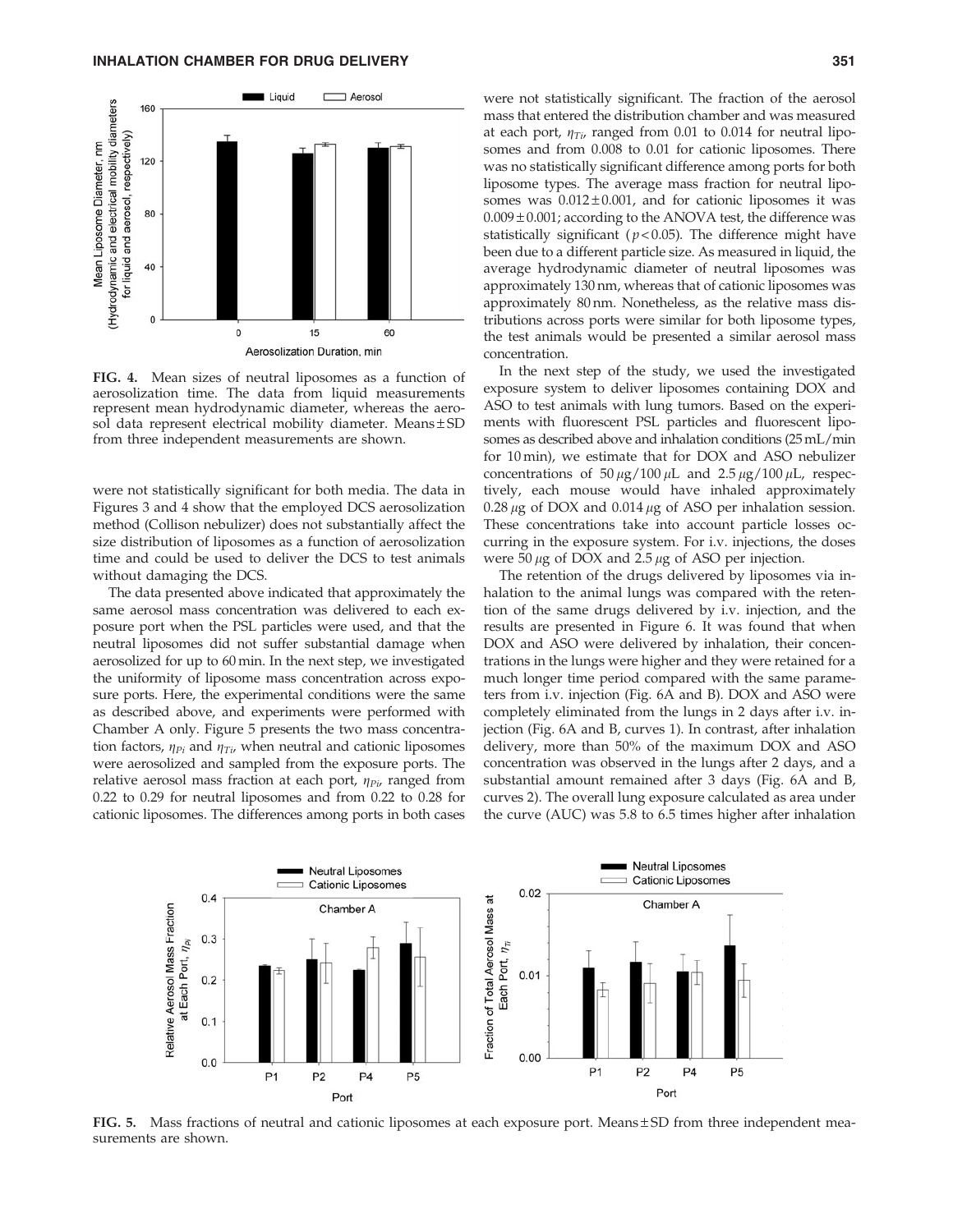

FIG. 6. Local inhalation codelivery of anticancer drug and suppressors of pump and nonpump resistance increases accumulation of active components in the lungs and enhances treatment of lung cancer. (A, B) Retention of liposomal DOX (A) and ASO (B) in lung tissues after i.v. injection (curve 1) and inhalation (curve 2). The fluorescence of DOX and ASO labeled with FITC was measured in the excised lungs within 10 days after completion of the treatment. Normalized per organ weight levels of fluorescence were plotted versus time, and an area under the curve (AUC) was calculated. Means  $\pm$  SD are shown. \**p* < 0.05 when compared with i.v. injection. (C) Antitumor activity of different liposomal formulations in mice bearing orthotopic model of human lung tumor. (1) i.v. injection of saline in untreated mice as control; (2) i.v. injection of free DOX (i.v.-DOX); (3) i.v. injection of liposomal DOX [i.v.-Lip(DOX)]; (4) inhalation of liposomal DOX [inh-Lip(DOX)]; and (5) inhalation of complex liposome-based DCS containing DOX and ASO targeted to MRP1 and BCL2 mRNA [inh-Lip (DOX + ASO)]. Means  $\pm$  SD are shown.\*p<0.05 when compared with untreated animals;  $\frac{1}{T}p$ <0.05 when compared with i.v. injection of liposomal DOX [i.v.-Lip(DOX)]; <sup>‡</sup>p<0.05 when compared with liposomal DOX delivered by inhalation [inh-Lip(DOX)].

delivery when compared with the i.v. injection (compare bars 1 and 2 in Fig. 6A and B). Therefore, the inhalation delivery of complex DCS substantially increased the overall exposure of the lung tissue to the anticancer drug and ASO. Similar data were obtained for liposomal delivery of DOX combined with siRNA (data not shown). This was despite the fact that the amount of drugs available for direct inhalation was estimated to be substantially lower compared with i.v. injection as described above.

We also observed that a higher retention of active drug components after inhalation delivery by liposomes enhanced the antitumor efficiency of the therapy compared with other delivery methods (Fig. 6C). The efficiency of the delivery method was analyzed by measuring the final tumor volume in mice treated seven times within a 24-day span with the following: (1) i.v. injection of saline as control; (2) i.v. injection of free DOX (i.v.-DOX); (3) i.v. injection of liposomal DOX [i.v.-Lip(DOX)]; (4) inhalation of liposomal DOX [inh-Lip(DOX)]; and (5) inhalation of complex liposomal carrier system (DCS) containing DOX and ASO targeted to MRP1 and BCL2 mRNA [inh-Lip( $DOX + ASO$ ]. Although the i.v. treatment of mice bearing lung tumors using free DOX and liposomal DOX led to a moderate (but statistically significant) decrease in the total volume of lung tumor [i.v.-DOX and i.v.- Lip(DOX), respectively], a greater reduction in tumor volume was achieved by using inhalation treatment with liposomal DOX [inh-Lip(DOX)]. The reduction was statistically different from the control and treatments using i.v. injection of free DOX (i.v.-DOX) and liposomal DOX [i.v.-Lip(DOX)]. However, the greatest reduction in tumor volume was achieved using inhalation administration of liposomal carrier system containing DOX and ASO targeted to MRP1 and BCL2 mRNA [inh-Lip(DOX+ ASO)]. Here, the tumor volume decreased by more than 90% compared with the control treatment (Fig. 6C, compare bars 1 and 5). The tumor volume after this treatment was substantially and statistically significantly lower compared with other treatments. Thus, it seems that the suppression of cellular resistance by ASO targeted to BCL2 and MRP1 mRNA significantly enhanced the efficacy of liposomal DOX and allowed a substantial reduction in tumor volume to be achieved. Again, this was achieved by having a substantially lower amount of drugs available for direct inhalation compared with i.v. injection as described above. The observed results suggest a great potency of using complex liposomal DCS delivered via inhalation to treat lung cancer.

## **Conclusions**

In this study, we successfully characterized a five-port nose-only exposure system for small animals and used the system for inhalation delivery of DCS containing an anticancer drug, ASO, and siRNA to experimental animals. Our experiments showed that the test PSL particles were relatively uniformly distributed among the four used exposure ports. The same result was achieved for neutral liposomes and cationic liposomes. Another important finding of the system characterization was that the liposomal DCS did not appear to be damaged by a continuous aerosolization of 60 min. The delivery of liposomes containing DOX and ASO to test animals with lung tumors using the investigated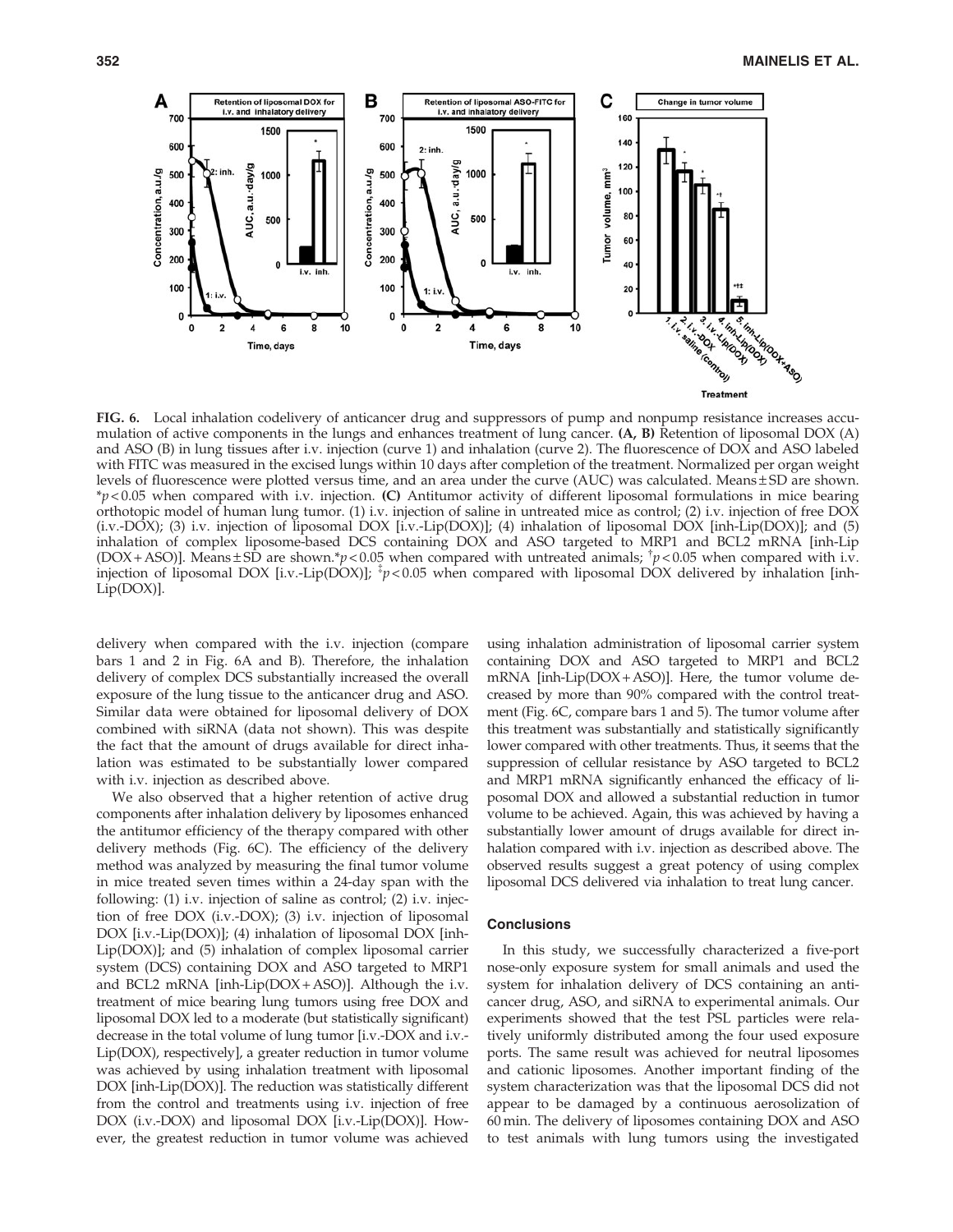## INHALATION CHAMBER FOR DRUG DELIVERY 353

system clearly indicated the superiority of inhalation delivery of the anticancer drugs together with pump and nonpump resistance suppressors compared with the i.v. injection or inhalation of anticancer drugs alone in liposomal form. First, when drugs were delivered by inhalation, the lungs received higher doses compared with i.v. injection of the same amount of drug. Second, a much greater reduction of tumor volume was observed after inhalation delivery of DOX and ASO targeted to MRP1 and BCL2 mRNA compared with i.v. injection or inhalation delivery of DOX alone in liposomes. Thus, our data suggest that the use of the investigated exposure system to deliver complex DCS containing anticancer drugs together with pump and nonpump resistance suppressors offers a superior method for lung cancer treatment compared with i.v. injections. At the same time, we recognize that further investigation of inhalation delivery of anticancer drugs, including dose-effect analysis, requires more rigorous study of inhaled and deposited drug dose, which will be the focus of our future investigations.

## Acknowledgments

This work was supported in part by CA111766 NIH grant. We thank Dr. D.C. Reimer from Rutgers Lab Animal Services for his help with the development and implementation of an orthotopic mouse model of lung cancer.

#### Author Disclosure Statement

No conflicts of interest exist for any of the authors.

#### **References**

- 1. Molina JR, Yang P, Cassivi SD, Schild SE, and Adjei AA: Non-small cell lung cancer: epidemiology, risk factors, treatment, and survivorship. Mayo Clin Proc. 2008;83:584– 594.
- 2. Parkin DM, Bray F, Ferlay J, and Pisani P: Global cancer statistics, 2002. CA Cancer J Clin. 2005;55:74–108.
- 3. Minko T, Dharap SS, Pakunlu RI, and Wang Y: Molecular targeting of drug delivery systems to cancer. Curr Drug Targets. 2004;5:389–406.
- 4. Pakunlu RI, Cook TJ, and Minko T: Simultaneous modulation of multidrug resistance and antiapoptotic cellular defense by MDR1 and BCL-2 targeted antisense oligonucleotides enhances the anticancer efficacy of doxorubicin. Pharm Res. 2003;20:351–359.
- 5. Garbuzenko OB, Saad M, Pozharov VP, Reuhl KR, Mainelis G, and Minko T: Inhibition of lung tumor growth by complex pulmonary delivery of drugs with oligonucleotides as suppressors of cellular resistance. Proc Natl Acad Sci USA. 2010;107:10737–10742.
- 6. Taratula O, Garbuzenko OB, Kirkpatrick P, Pandya I, Savla R, Pozharov VP, He H, and Minko T: Surface-engineered targeted PPI dendrimer for efficient intracellular and intratumoral siRNA delivery. J Control Release. 2009;140:284– 293.
- 7. Pakunlu RI, Wang Y, Saad M, Khandare JJ, Starovoytov V, and Minko T: *In vitro* and *in vivo* intracellular liposomal delivery of antisense oligonucleotides and anticancer drug. J Control Release. 2006;114:153–162.
- 8. Saad M, Garbuzenko OB, and Minko T: Co-delivery of siRNA and an anticancer drug for treatment of multidrugresistant cancer. Nanomedicine. 2008;3:761–776.
- 9. Thompson DC: Pharmacology of therapeutic aerosols. In: AJ Hickey, (ed). *Pharmaceutical Inhalation Aerosol Technology (Drugs and Pharmaceutical Sciences)*, 2nd ed. Marcel Dekker, Inc., New York; pp. 29–59, 2003.
- 10. Torchilin VP: Drug targeting. Eur J Pharm Sci. 2000;11:S81– S91.
- 11. Anonymous. Inhaler for penicillin. Lancet. 1946;i:986.
- 12. Melani AS: Inhalatory therapy training: a priority challenge for the physician. Acta Biomed. 2007;78:233–245.
- 13. Valle MJ, González López F, and Sánchez Navarro A: Pulmonary versus systemic delivery of levofloxacin. The isolated lung of the rat as experimental approach for assessing pulmonary inhalation. Pulm Pharmacol Ther. 2008;21:298– 303.
- 14. de Jesús Valle MJ, López FG, Hurlé AD, and Navarro AS: Pulmonary versus systemic delivery of antibiotics: comparison of vancomycin dispositions in the isolated rat lung. Antimicrob Agents Chemother. 2007;51:3771–3774.
- 15. de Jesús Valle MJ, Uranga NS, López FG, Hurlé AD, and Navarro AS Disposition of linezolid in the isolated rat lung after systemic and pulmonary drug delivery. J Antimicrob Chemother. 2007;60:1074–1079.
- 16. Gagnadoux F, Pape AL, Lemarie E, Lerondel S, Valo I, Leblond V, Racineux JL, and Urban T: Aerosol delivery of chemotherapy in an orthotopic model of lung cancer. Eur Respir J. 2005;26:657–661.
- 17. Beck-Broichsitter M, Gauss J, Packhaeuser CB, Lahnstein K, Schmehl T, Seeger W, Kissel T, and Gessler T: Pulmonary drug delivery with aerosolizable nanoparticles in an *ex vivo* lung model. Int J Pharm. 2009;367:169–178.
- 18. Borm PJ, and Kreyling W: Toxicological hazards of inhaled nanoparticles—potential implications for drug delivery. J Nanosci Nanotechnol. 2004;4:521–531.
- 19. Nguyen J, Steele TW, Merkel O, Reul R, and Kissel T: Fast degrading polyesters as siRNA nano-carriers for pulmonary gene therapy. J Control Release. 2008;132:243–251.
- 20. Ramesh R, Ito I, Saito Y, Wu Z, Mhashikar AM, Wilson DR, Branch CD, Roth JA, and Chada S: Local and systemic inhibition of lung tumor growth after nanoparticle-mediated mda-7/IL-24 gene delivery. DNA Cell Biol. 2004;23:850–857.
- 21. Koshkina NV, Waldrep JC, Roberts LE, Golunski E, Melton S, and Knight V: Paclitaxel liposome aerosol treatment induces inhibition of pulmonary metastases in murine renal carcinoma model. Clin Cancer Res. 2001;7:3258–3262.
- 22. Minko T, Stefanov A, and Pozharov V: Selected contribution: lung hypoxia: antioxidant and antiapoptotic effects of liposomal a-tocopherol. J Appl Physiol. 2002;93:1550–1560.
- 23. Anabousi S, Bakowsky U, Schneider M, Huwer H, Lehr CM, and Ehrhardt C: *In vitro* assessment of transferrin-conjugated liposomes as drug delivery systems for inhalation therapy of lung cancer. Eur J Pharm Sci. 2006;29:367–374.
- 24. Anabousi S, Kleemann E, Bakowsky U, Kissel T, Schmehl T, Gessler T, Seeger W, Lehr CM, and Ehrhardt C: Effect of PEGylation on the stability of liposomes during nebulisation and in lung surfactant. J Nanosci Nanotechnol. 2006;6:3010– 3016.
- 25. Garbuzenko O, Saad M, Betigeri S, Zhang M, Vetcher A, Soldatenkov V, Reimer D, Pozharov V, and Minko T: Intratracheal versus intravenous liposomal delivery of siRNA, antisense oligonucleotides and anticancer drug. Pharm Res. 2009;26:382–394.
- 26. Schwendener RA: Liposomes in biology and medicine. In: WCW Chan, (ed). *Bio-Applications of Nanoparticles*. Springer, New York; pp. 117–128, 2007.